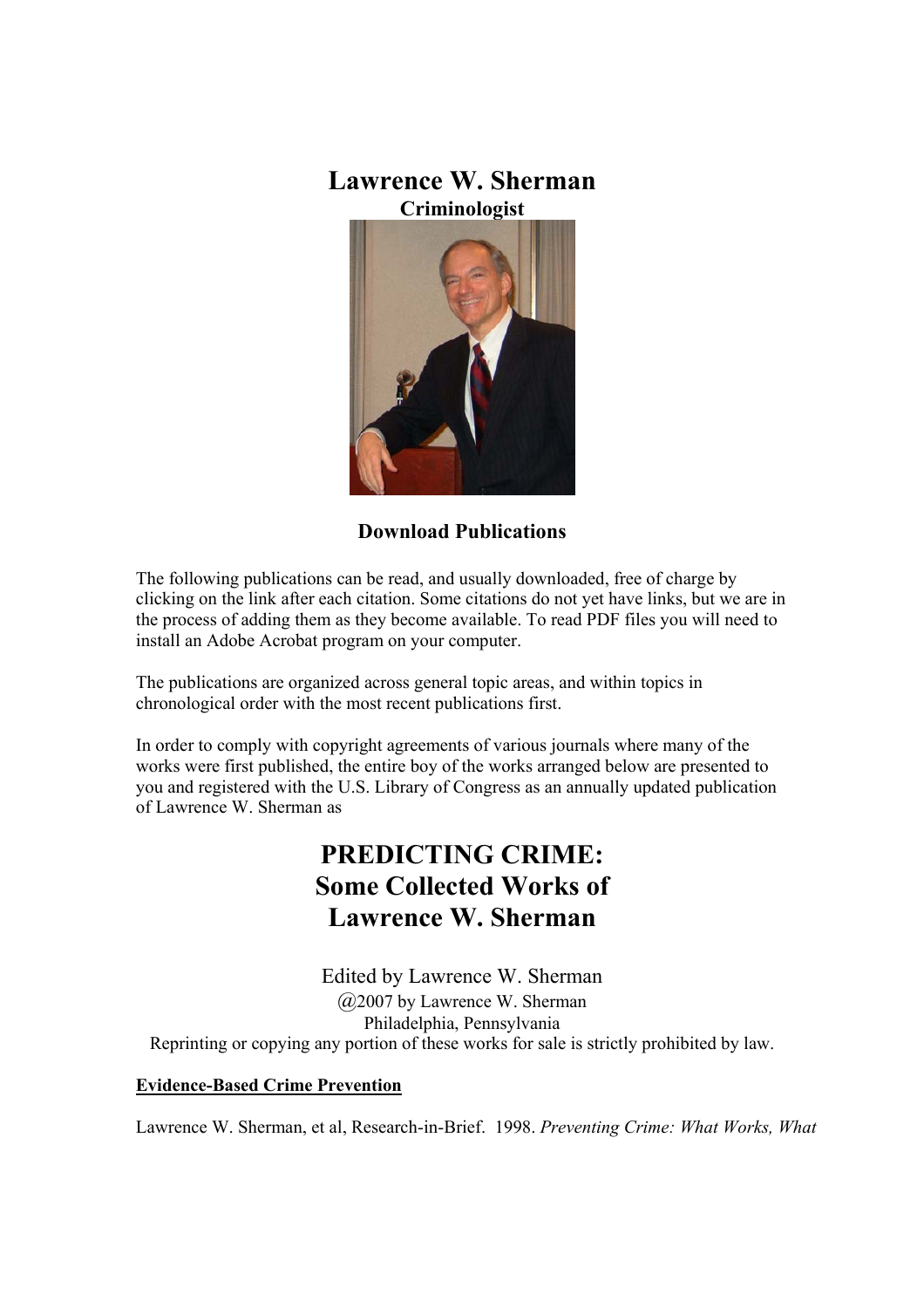*Doesn't, What's Promising.* Washington, DC: National Institute of Justice, 20 pp. http://www.ncjrs.gov/pdffiles/171676.pdf

Lawrence W. Sherman, 1998 *Evidence-Based Policing.* Washington, DC: Police Foundation. http://www.policefoundation.org/pdf/Sherman.pdf

Lawrence W. Sherman, et al. 1997. *Preventing Crime: What Works, What Doesn't, What's Promising*. Report to the U.S. Congress. Washington, D.C.: U.S. Dept. of Justice, 655 pp. http://www.ncjrs.gov/works/

Lawrence W. Sherman, *Policing Domestic Violence: Experiments and Dilemmas*. N.Y.: Free Press, 1992. (Winner of 1993-94 Distinguished Scholarship Award, American Sociological Association, Section on Crime, Law and Deviance). **Click here**

Susan E. Martin and Lawrence W. Sherman 1986 Catching Career Criminals: The Washington, D.C. Repeat Offender Experiment. Washington,D.C.: Police Foundation. http://www.policefoundation.org/pdf/CatchingCareerCriminals.pdf

Lawrence W. Sherman, 2000.

"The Safe and Drug-Free Schools Program." Pp. 125-155 in Diane Ravitch, ed., Brookings Papers on Education Policy. Washington, DC: Brookings Institution. http://brookings.nap.edu/books/0815773579/html/125.html#pagetop

#### **Domestic Violence and Domestic Homicide**

Lawrence W. Sherman and Douglas A. Smith, "Crime, Punishment and Stake in Conformity: Legal and Informal Control of Domestic Violence." *Am. Sociological Review,* 57(5): 680-690 (1992). Click Here

Lawrence W. Sherman and Richard A. Berk, "The Specific Deterrent Effects of Arrest for Domestic Assault." *Am. Sociological Review,* 49(2): 261-272 (l984). Click Here

Lawrence W. Sherman and Richard A. Berk 1984

*The Minneapolis Domestic Violence Experiment*. Washington, D.C.: Police Foundation Reports, #1, 8 pp. http://www.policefoundation.org/pdf/minneapolisdve.pdf

Lawrence W. Sherman 1993

"Defiance, Deterrence and Irrelevance: A Theory of the Criminal Sanction." Journal of Research in Crime and Delinquency 30: 445-473. Click Here

 Lawrence W. Sherman, Janell D. Schmidt, Dennis Rogan, and Christine De Riso 1991 "Predicting Domestic Homicide: Prior Police Contact and Gun Threats." pp. 73-94 in Michael Steinman, ed., Woman Battering: Policy Responses. An Academy of Criminal Justice Sciences Book. Cincinnati, Oh.: Anderson Publishing. **Click Here**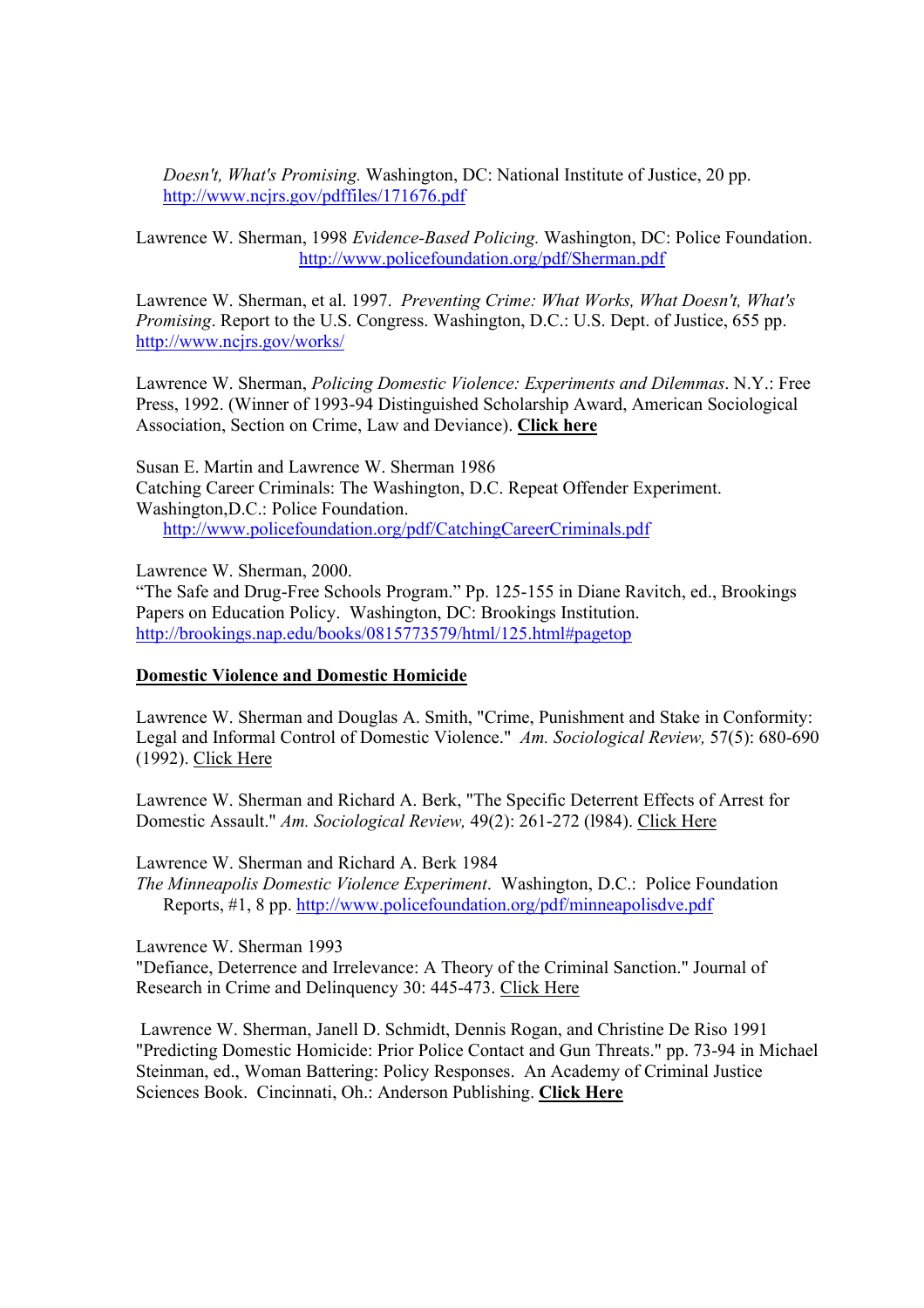Lawrence W. Sherman and Heather Strang 1996 "Policing Domestic Violence: The Problem-Solving Paradigm." Canberra: Australian National University, Research School of Social Sciences. http://www.aic.gov.au/rjustice/rise/sherman-strang.html

### **Hot Spots of Crime**

Lawrence W. Sherman, Patrick R. Gartin, and Michael E. Buerger, "Hot Spots of Predatory Crime: Routine Activities and the Criminology of Place." *Criminology* 27: 27-55 (1989). Click Here

Lawrence W. Sherman 1995 "Hot Spots of Crime and Criminal Careers of Places." pp. 35-52 in John E. Eck and David Weisburd, eds., Crime and Place. Crime Prevention Studies, Vol. 1. Monsey, NY: Criminal Justice Press.

David Weisburd, Lisa Maher and Lawrence W. Sherman 1993 "Contrasting Crime-Specific and Crime-General Theory: Hot Spots of Predatory Crime." pp. 45-70 in Freda Adler and William S. Laufer, eds., Advances in Criminological Theory, Vol. 4. New Brunswick: Transaction. **Click Here**

Lawrence W. Sherman and David Weisburd 1995. "General Deterrent Effects of Police Patrol in Crime Hot Spots: A Randomized, Controlled Trial." Justice Quarterly, Vol. 12, No. 4: 635-648. Click Here

Lawrence W. Sherman and Dennis P. Rogan 1995. "Deterrent Effects of Police Raids on Crack Houses: A Randomized, Controlled Experiment" Justice Quarterly, Vol. 12, No. 4. **Click Here**

#### **Police Use of Deadly Force**

Lawrence W. Sherman, 1980

"Execution Without Trial: Police Homicide and the Constitution." *Vanderbilt Law Review* 33, 1:71-100 (l980). [Cited by U. S. Supreme Court in Tennessee v. Garner, l985] Click Here

#### Lawrence W. Sherman 1983

 "Reducing Police Gun Use: Critical Events, Administrative Policy and Organizational Change," pp. 98-125 in Maurice Punch, Ed., Control in the Police Organization. Cambridge, Massachusetts: M.I.T. Press. [Cited by the U.S. Supreme Court in Tennessee V. Garner, 1985.] **Click Here**

#### **Gun Violence**

Lawrence W. Sherman, 2001

"Reducing Gun Violence: What Works, What Doesn't, What's Promising." Pp. 69-96 in Perspectives on Crime and Justice: The 1999–2000 Lecture Series. Vol. IV. March. Washington DC: National Institute of Justice. http://www.ncjrs.gov/pdffiles1/nij/184245.pdf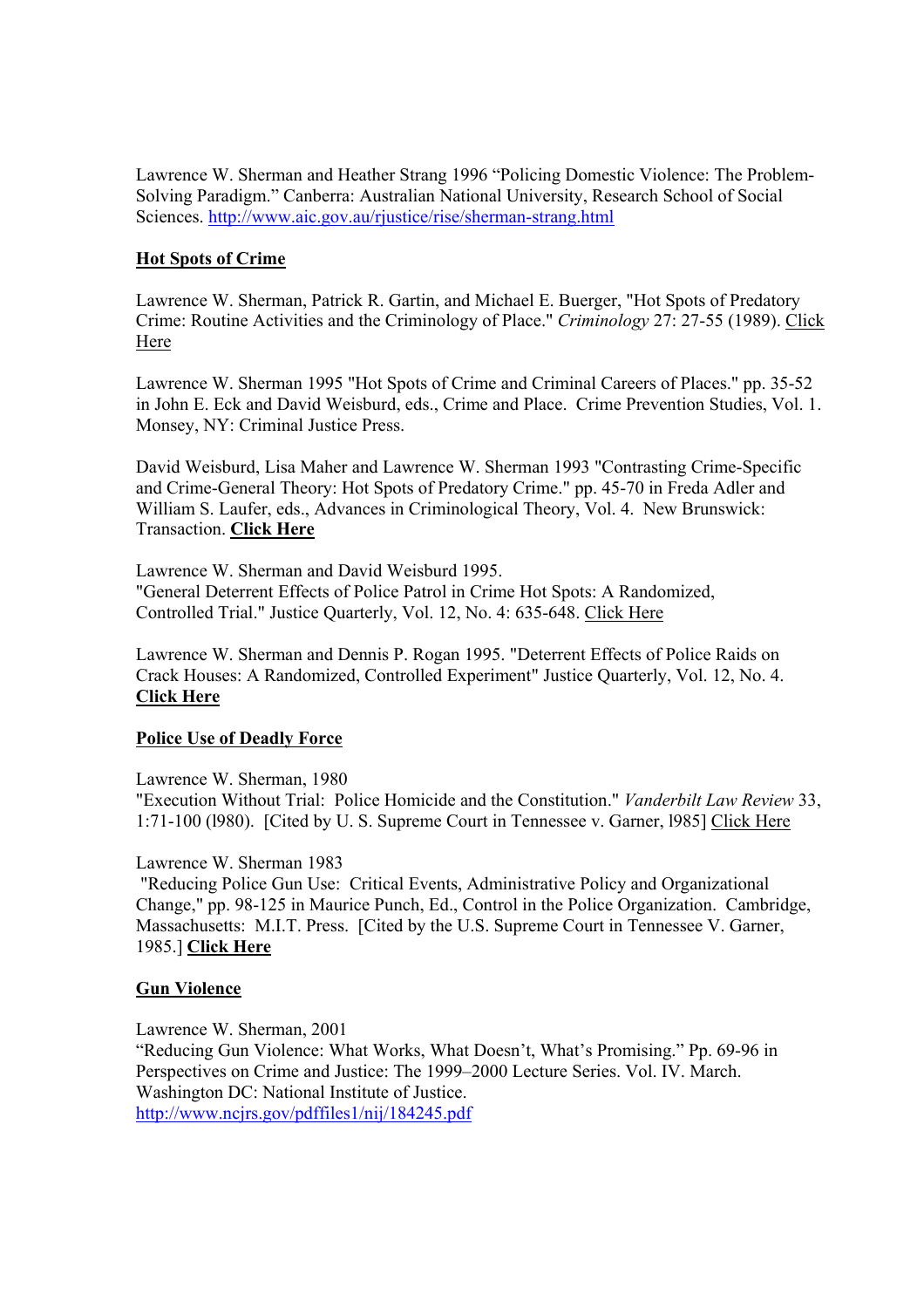Lawrence W. Sherman and Dennis P. Rogan 1995. "Effects of Gun Seizures on Gun Violence: Hot Spot Patrols in Kansas City" Justice Quarterly, Vol. 12, No. 4. **Click Here**

Lawrence W. Sherman, 1983 "Police in the Laboratory of Criminal Justice," pp. 26-43 1983 in Kenneth R. Feiberg, Editor, Violent Crime in America. Washington, D.C.: National Policy Exchange. **Click Here**

Lawrence W. Sherman, James Shaw and Dennis Rogan 1995 The Kansas City Gun Experiment. Washington, D.C.: National Institute of Justice. http://www.ncjrs.gov/pdffiles/kang.pdf

#### **Police Corruption**

Lawrence W. Sherman, *Scandal and Reform: Controlling Police Corruption*. Berkeley: University of California Press (l978) 304 pp. Click Here

Lawrence W. Sherman, 1974 "Introduction: Towards a Sociological Theory of Police Corruption," pp. 1-39 in L.W. Sherman, Ed., Police Corruption: A Sociological Perspective. New York: Anchor Books/Doubleday. **Click Here**

Lawrence W. Sherman 1974 "Becoming Bent: Moral Careers of Corrupt Policemen," pp. 191-208, in L.W. Sherman, Ed., Police Corruption: A Sociological Perspective. **Click Here** 

Lawrence W. Sherman 1974 "Police Corruption Control: New York, London, Paris," pp. 213-245 in L.W. Sherman, Ed., Police Corruption: A Sociological Perspective. **Click Here**

#### **Community Policing and Private Security**

Lawrence W. Sherman, 1983 "Police in the Laboratory of Criminal Justice," pp. 26-43 1983 in Kenneth R. Feiberg, Editor, Violent Crime in America. Washington, D.C.: National Policy Exchange. **Click Here**

Antony M. Pate, Mary Ann Wycoff, Wesley Skogan and Lawrence W. Sherman. 1986 Reducing Fear of Crime in Houston and Newark. Washington, D.C.: Police Foundation, 48 pp. http://www.policefoundation.org/pdf/Reducing Fear of Crime in Houston and Newark.pdf

#### Lawrence W. Sherman ,1993

"Preventing Homicide Through Trial and Error." pp. 21-33 in Heather Strang, ed., Homicide: Patterns, Prevention and Control. Canberra, ACT: Australian Institute of Criminology http://www.aic.gov.au/publications/proceedings/17/sherman.pdf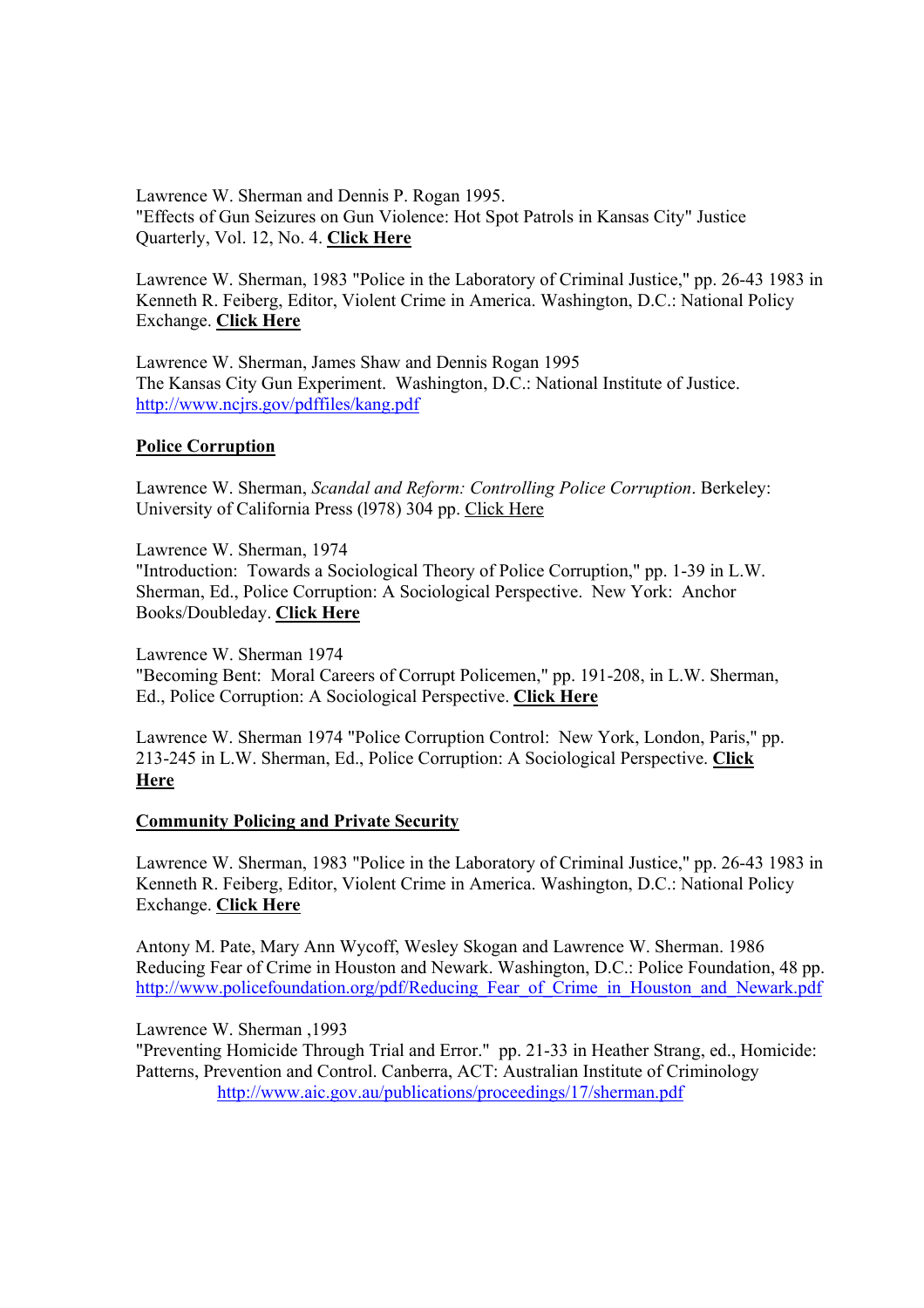Lawrence W. Sherman 1995 "Public Regulation of Private Crime Prevention" Annals of the American Academy of Political and Social Science Vol. 539, pp. 102-113. **Click Here**

Lawrence W. Sherman, 2002. "Trust and Confidence in Criminal Justice." National Institute of Justice Journal 248: 23-31. http://www.ncjrs.gov/pdffiles1/jr000248e.pdf

#### **Experimental Methods and Research Design**

Lawrence W. Sherman 2003 "Misleading Evidence and Evidence-Led Policy: Making Social Science More Experimental."Annals of the American Academy of Political and Social Science 589: 6-19. **Click Here**

Lawrence W. Sherman, 2004

"Research and Policing: The Infrastructure and Political Economy of Federal Funding." Pp. in Wesley Skogan, ed., "To Better Serve and Protect" Annals of the American Academy of Political and Social Science 593 pp. 1-12. **Click Here**

Lawrence W. Sherman and Heather Strang 2004. "Verdicts or Inventions? Interpreting Randomized Controlled Trials in Criminology." In Donald P. Green and Alan S. Gerber, eds, Experimental Methods in the Political Sciences. American Behavioral Scientist 47 (5): 575-607. **Click Here**

 Lawrence W. Sherman and Heather Strang 2004 "Experimental Ethnography: The Marriage of Qualitative and Quantitative Research" in Elijah Anderson, Scott N. Brooks, Raymond Gunn and Nikki Jones, eds. Annals of the American Academy of Political and Social Science 595. **Click Here**

Lawrence W. Sherman 2005 "The Use and Usefulness of Criminology, 1751 to 2005: Enlightened Justice and Its Failures" Annals of the American Academy of Political and Social Science 600: 115-135. **Click Here**

Lawrence W. Sherman 2000 "Reducing Incarceration Rates: The Promise of Experimental Criminology. Crime and Delinquency 46 (3): 299-314. **Click Here**

Lawrence W. Sherman and Barry D. Glick 1984 The Quality of Police Arrest Statistics. Washington, D.C.: Police Foundation Reports #2, 8 pp. http://www.policefoundation.org/pdf/arreststatistics.pdf

#### **Restorative Justice**

Lawrence W. Sherman, Heather Strang, Caroline Angel, Daniel Woods, Meredith Rossner, Geoffrey C. Barnes, Sarah Bennett and Nova Inkpen, 2005 "Effects of Face-to-Face Restorative Justice on Victims of Crime in Four Randomized, Controlled Trials" Journal of Experimental Criminology (1:3) 367-395. **Click Here**